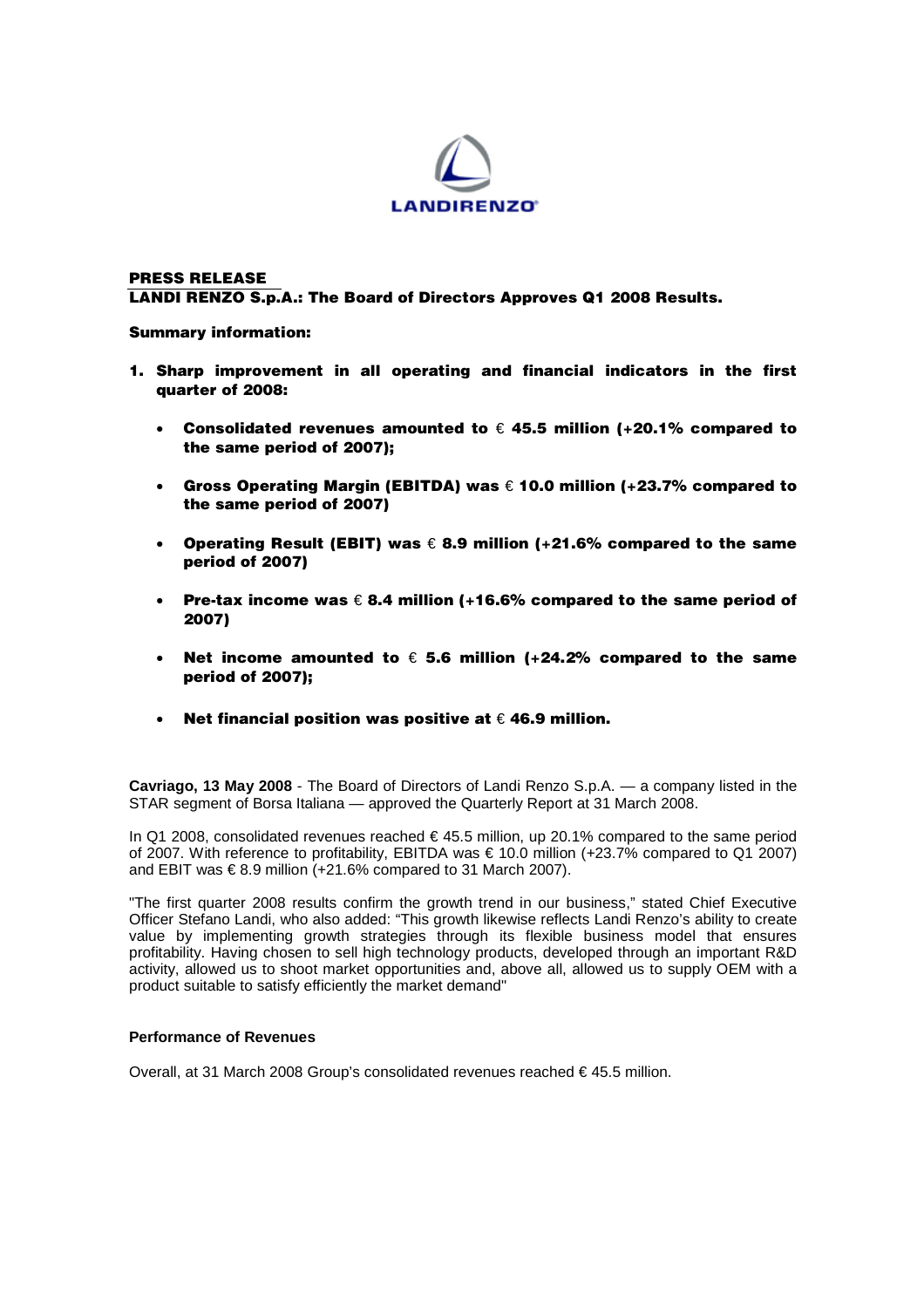

The breakdown by business line shows that first quarter revenues from the LPG business line accounted for 50.5% of the total, increasing 18.1% compared to the same period in 2007. The CNG business line, which accounted for 46.6% of total turnover, increased at an even faster 22.9% pace.

As for the geographical breakdown of revenues, Landi Renzo confirmed its international standing, with 67.5% of turnover generated outside of Italy, including 22.7% in the EU and 44.8% outside of Europe. Turnover growth was partially attributable to the European market, increasing 37.5% in the first quarter year-on-year, driven by the good performance on the German and Netherlands markets.

The Italian market increased 16.9% quarter on quarter and, according to data provided by the Italian Motor Vehicles Department, in Italy the Group's market share (after market channel) in the LPG segment was 35.7%, in the natural gas segment 50%.

The good growth trend in South America, India, and China continued in the first quarter. In detail, in South America growth more than tripled compared to the first quarter 2007, driven by the willingness of the region's countries to use methane as a major source of engine fuel. In this major growth context, the Group is the leading player by virtue of its products which satisfy market demand.

In southwest Asia, the Turkish market jumped a lot in the first quarter, partially offsetting the decline in Iran and Pakistan attributable to the momentary saturation of their respective methane distribution networks in expectation of implementing plans for the construction of new supply stations in both countries.

### **Performance of EBITDA**

At 31 March 2008, EBITDA was  $\epsilon$  10.0 million, up 23.7% compared to the same period of 2007. Profitability was 22.0% (21.4% of revenues in the same period of 2007). The increase is attributable to the faster growth in that share of demand oriented towards higher technology-content products, a segment where the Group is world leader.

# **Performance of Operating Result (EBIT)**

EBIT amounted to € 8.9 million, a 21.6% increase over the same period in 2007. Depreciation and amortisation increased around  $\epsilon$  0.4 million, mainly on immaterial and plant and machinery investments.

# **Pre-tax Income and Net Income**

Pre-tax income was  $\in$  8.4 million, up 16.6% compared to  $\in$  7.2 million in the same period of 2007. Net income increased 24.2% to € 5.6 million.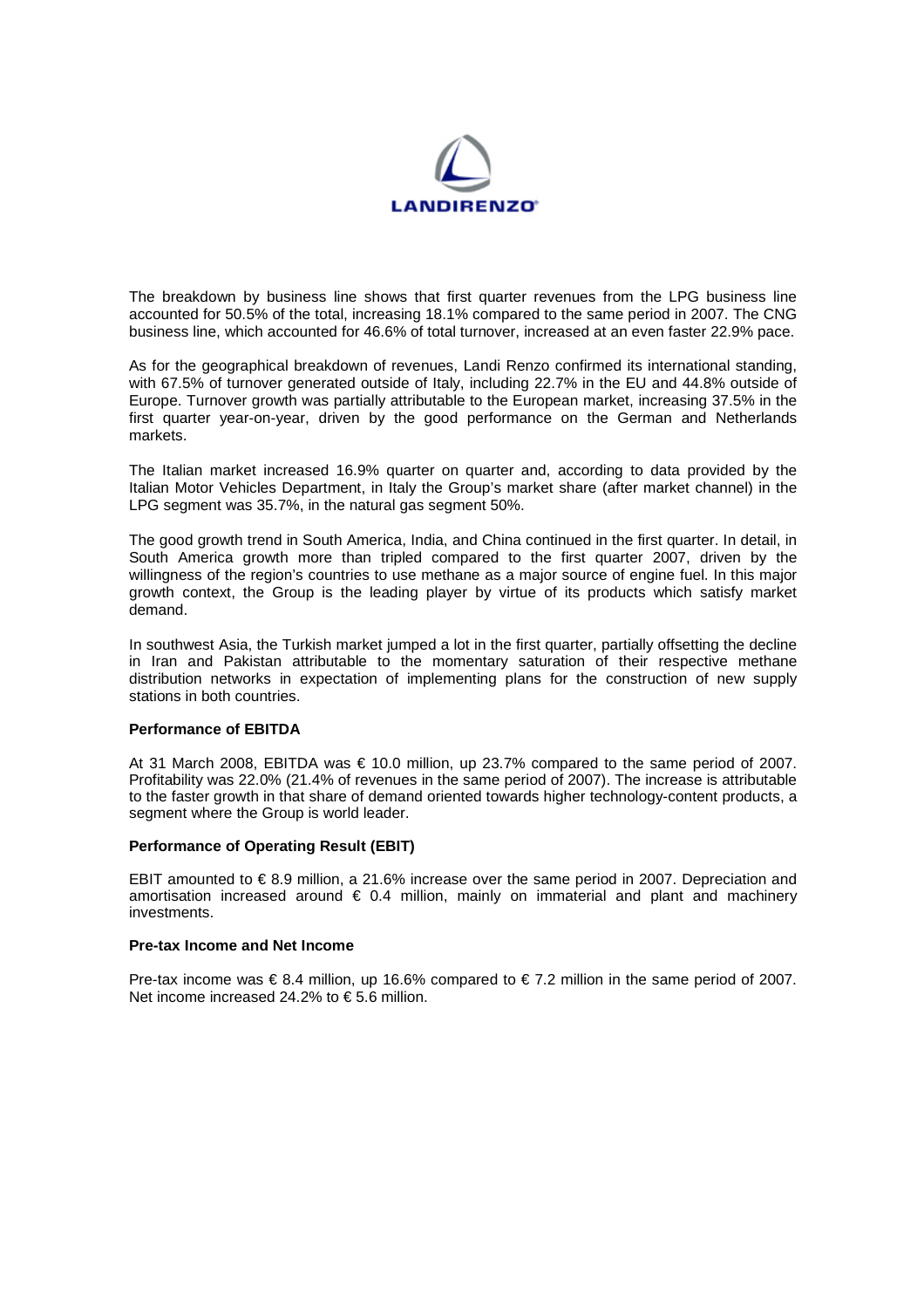

# **Financial Position**

The Group's net financial position at 31 March 2008 was positive at  $\epsilon$  46.9 million compared to a net financial position of € 50.6 million at 31 December 2007. Among the main factors behind this increase, the noticeable increase in receivables was due on sales growth at the end of the quarter. The increase in inventory is to prepare for future growth.

*Landi Renzo is a world leader in the sector of components and LPG and CNG fuel systems for motor vehicles.* 

*Based in Cavriago (Reggio Emilia) and with more than 50 years' experience in the sector, Landi Renzo is distinguished by the sustained growth of its revenues and the extent of its international operations, with a presence in over 50 countries. Exports accounted for 73.3% of the Company's sales.* 

Landi Renzo S.p.A. has been listed in the STAR segment of Borsa Italiana since June 2007.

*The officer responsible for the preparation of the Company's financial reports, Paolo Cilloni, declares pursuant to article 154 bis, paragraph 2 of the Consolidated Financial Act that financial information contained in this press release corresponds to documented results, and to accounting records and books.* 

Investor Relations<br>Pierpaolo Marziali Landi Renzo Investor Relator Marco Lastrico Investorrelationslandi.it@landi.it<br>+39 0522 94 33

Barabino & Partners<br>Marco Lastrico +39.02.72.02.35.35

Press contacts: Barabino & Partners Federico Vercellino f.vercellino@barabino.it +39.02.72.02.35.35

Cavriago (RE), 13 May 2008

This press release is a translation, the Italian version will prevail.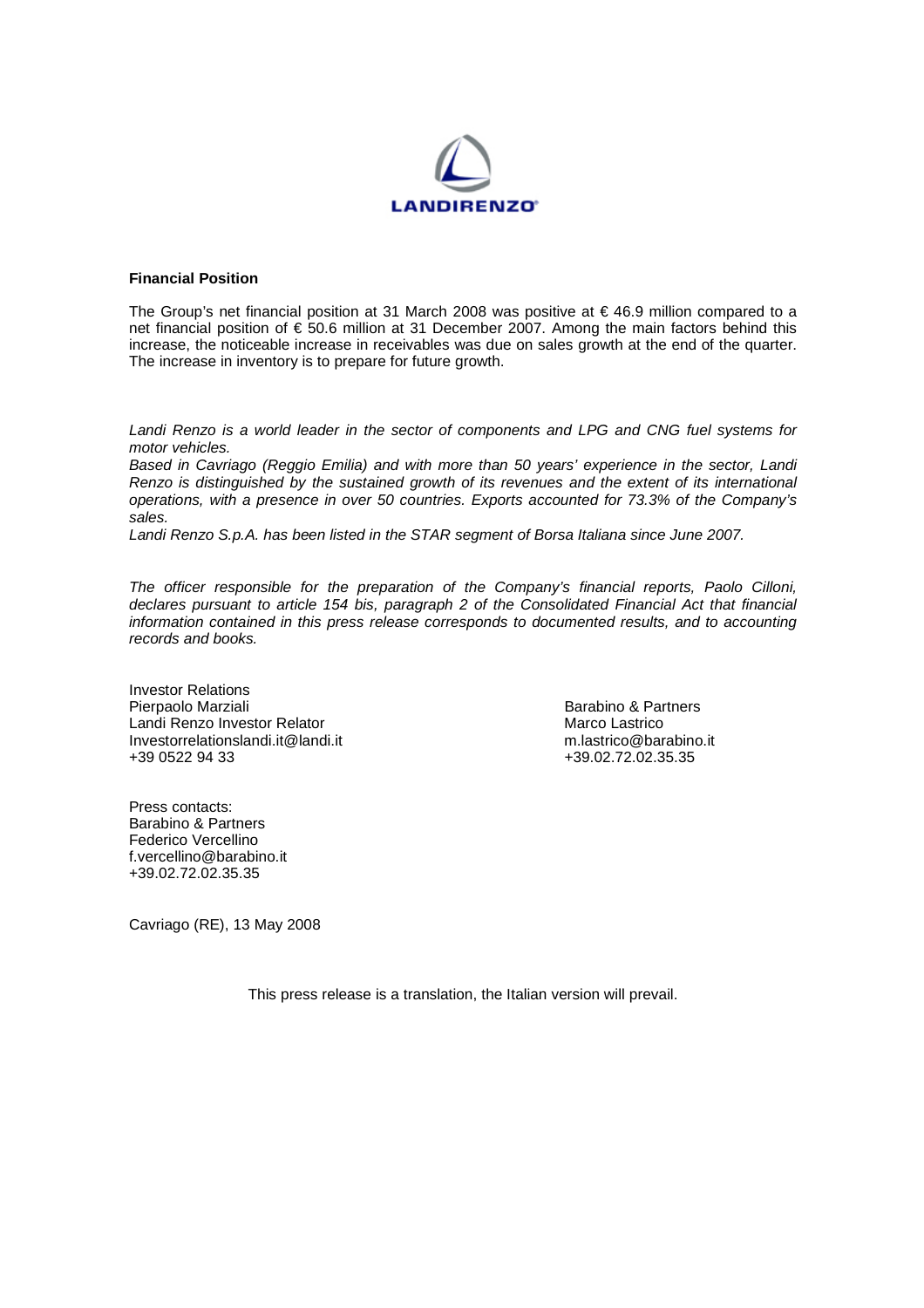

| <b>ASSETS (thousands of Euros)</b>                          | 31 March 2008 | 31 December 2007 | 31 March 2007 |
|-------------------------------------------------------------|---------------|------------------|---------------|
| Non-current assets                                          |               |                  |               |
| Property, plant and equipment                               | 15.847        | 14.926           | 13.229        |
| Development expenditure                                     | 1.898         | 1.844            | 1.175         |
| Goodwill                                                    | 2.988         | 2.988            | 2.988         |
| Other intangible assets with finite useful lives            | 1.320         | 1.290            | 1.175         |
| Other non-current financial assets                          | 75            | 80               | 73            |
| Deferred tax assets                                         | 2.732         | 1.841            | 1.160         |
| <b>Total non-current assets</b>                             | 24.860        | 22.970           | 19.800        |
|                                                             |               |                  |               |
| <b>Current assets</b>                                       |               |                  |               |
| Trade receivables                                           | 51.750        | 41.856           | 27.414        |
| Inventories                                                 | 43.760        | 33.091           | 31.693        |
| Other receivables and current assets                        | 8.448         | 8.870            | 7.921         |
| Other receivables and current assets - related parties      | 91            | 88               |               |
| Current financial assets                                    | 143           | 205              | 188           |
| Cash and cash equivalents                                   | 53.456        | 58.055           | 12.878        |
| <b>Total current assets</b>                                 | 157.647       | 142.164          | 80.094        |
|                                                             |               |                  |               |
| Assets classified as held for sale                          |               |                  |               |
| Property, plant and equipment                               |               |                  | 11.811        |
| Investment property                                         |               |                  | 870           |
| Total assets classified as held for sale                    |               |                  | 12.681        |
|                                                             |               |                  |               |
| <b>TOTAL ASSETS</b>                                         | 182.508       | 165.134          | 112.576       |
|                                                             |               |                  |               |
| <b>EQUITY AND LIABILITIES (thousands of Euros)</b>          | 31 March 2008 | 31 December 2007 | 31 March 2007 |
| Equity attributable to the shareholders of the parent       |               |                  |               |
| Share capital                                               | 11.250        | 11.250           | 10.000        |
| Other reserves                                              | 93.867        | 74.356           | 33.359        |
| Profit for the period/year                                  | 5.660         | 19.661           | 4.528         |
| Total equity attributable to the shareholders of the parent | 110.777       | 105.266          | 47.887        |
|                                                             |               |                  |               |
|                                                             |               |                  |               |
| <b>Minority interests</b>                                   | 86            | 134              | 140           |
|                                                             |               |                  |               |
| <b>TOTAL EQUITY</b>                                         | 110.862       | 105.400          | 48.026        |
|                                                             |               |                  |               |
| <b>Non-current liabilities</b>                              |               |                  |               |
| Bank loans                                                  | 1.691         | 1.971            | 4.761         |
| Other non-current financial liabilities                     | 632           | 632              | 2.795         |
| Provisions for risks and charges                            | 284           | 246              | 631           |
| Defined benefit plans                                       | 2.000         | 1.948            | 2.487         |
| Deferred tax liabilities                                    | 2.310         | 1.675            | 1.206         |
| <b>Total non-current liabilities</b>                        | 6.917         | 6.473            | 11.881        |
|                                                             |               |                  |               |
| <b>Current liabilities</b>                                  |               |                  |               |
| Bank overdraft and short-term loans                         | 4.095         | 4.687            | 4.304         |
| Other current financial liabilities                         | 163           | 163              | 160           |
| Trade payables                                              | 46.336        | 39.655           | 28.605        |
| Trade payables - related parties                            | 5.213         | 2.780            | 3.000         |
| <b>Tax liabilities</b>                                      | 3.780         | 2.467            | 3.300         |
| Other current liabilities                                   | 3.351         | 3.198            | 2.296         |
| Other current liabilities - related parties                 | 1.790         | 312              | 3.836         |
| <b>Total current liabilities</b>                            | 64.728        | 53.261           | 45.500        |
|                                                             |               |                  |               |
| Liabilities classified as held for sale                     |               |                  |               |
| Other non-current financial liabilities                     |               |                  | 4.295         |
| Deferred tax liabilities                                    |               |                  | 2.090         |
| Other current financial liabilities                         |               |                  | 784           |
| Total liabilities classified as held for sale               |               |                  | 7.169         |
| TOTAL LIABILITIES AND EQUITY                                | 182.508       | 165.134          | 112.576       |